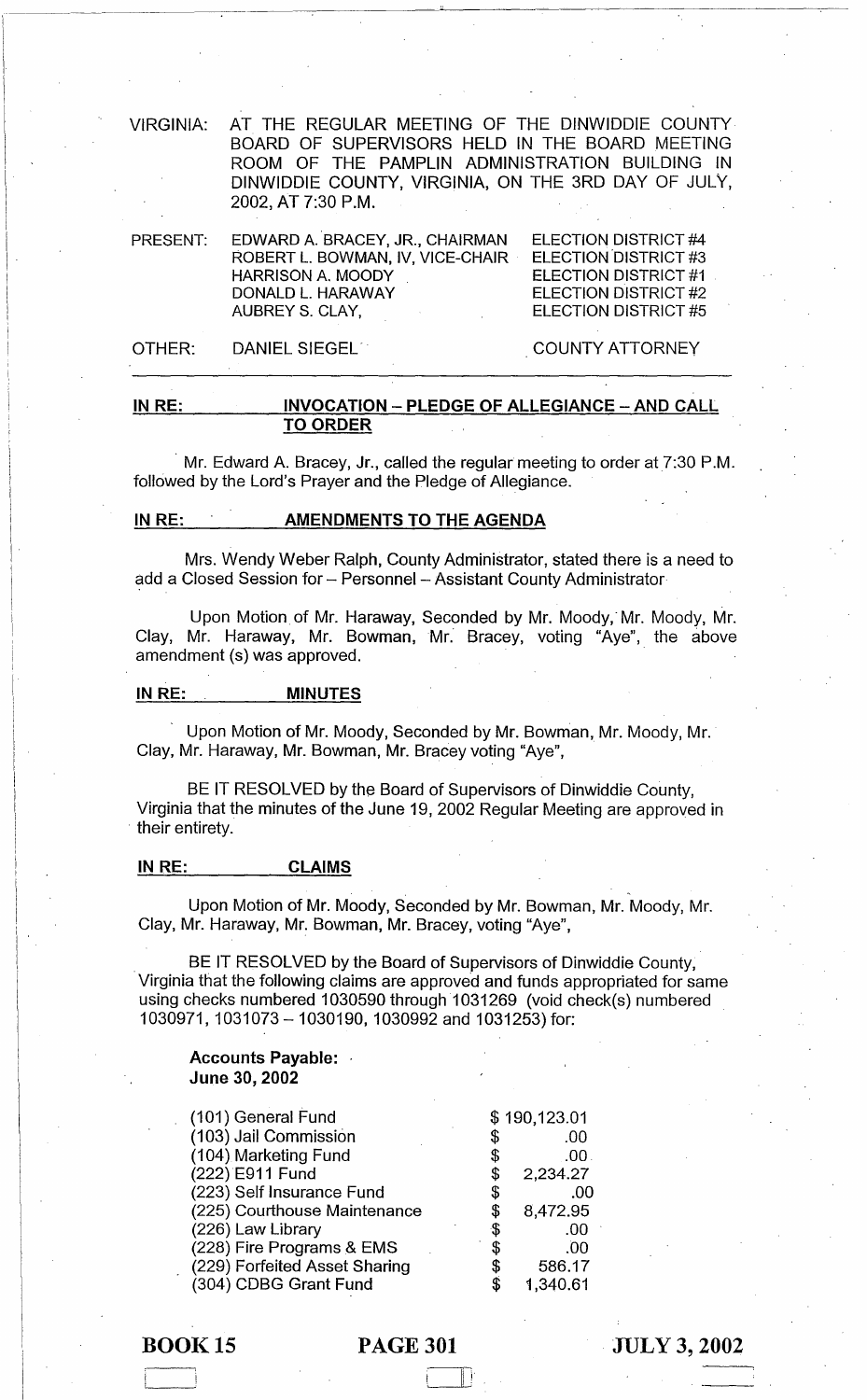$\mathcal{A}^{\text{max}}_{\text{max}}$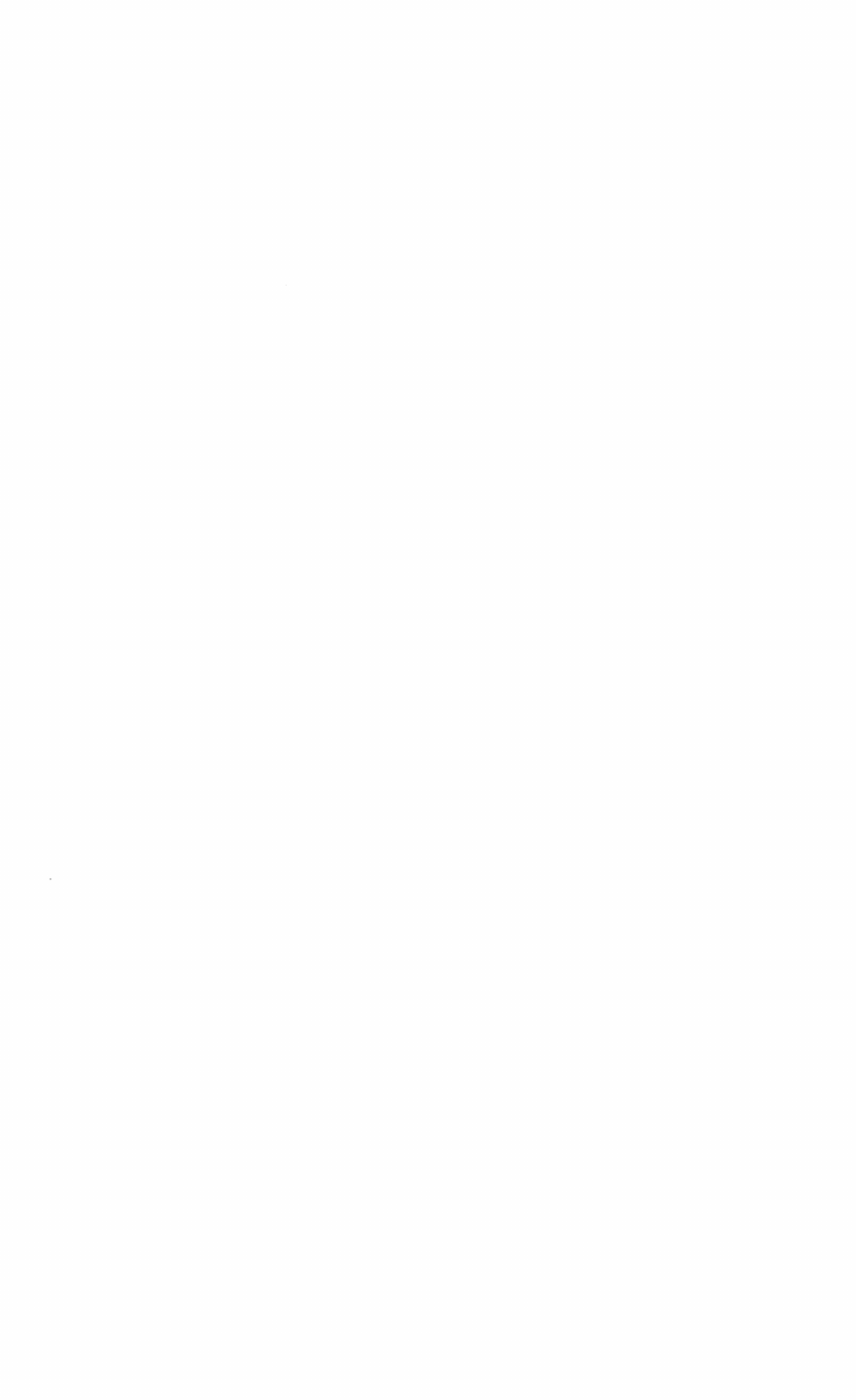| (305) Capital Projects Fund<br>(401) County Debt Service                                                                     | \$<br>3,195.04<br>\$<br>.00                                                       |
|------------------------------------------------------------------------------------------------------------------------------|-----------------------------------------------------------------------------------|
| <b>TOTAL</b>                                                                                                                 | \$205,952.05                                                                      |
| <b>PAYROLL 06/30/02</b>                                                                                                      |                                                                                   |
| (101) General Fund<br>(222) E911 Fund<br>(304) CDBG Fund                                                                     | \$407,616.43<br>$\int$<br>3,456.44<br>\$<br>3,373.95                              |
| <b>TOTAL</b>                                                                                                                 | \$414,720.82                                                                      |
| <b>Accounts Payable:</b><br><b>July 3, 2002</b>                                                                              |                                                                                   |
| (101) General Fund<br>(222) E911 Fund<br>(229) Forfeited Asset Sharing<br>(304) CDBG Grant Fund<br>(401) County Debt Service | \$129,166.26<br>\$<br>368.00<br>\$<br>586.17<br>\$<br>2,200.00<br>\$<br>62,416.33 |
| TOTAL                                                                                                                        | \$205,323.49                                                                      |

#### IN RE: CITIZEN COMMENTS

[-~-i

Mr. Bracey asked if there were any citizens signed up to speak or present who wished to address the Board during this portion of the meeting.

II)

The following citizens came forward to address the Board:

- 1. Michael W. Bratschi, 23500 Cutbank Road, McKenney, Virginia, came before the Board with the following comment and questions:
	- 1. The flags in front of the government buildings are still being flown incorrectly.
	- 2. Department Heads hand out materials at Board meetings and the public is not privy to the material. State code requires, "all materials furnished to members of a public body for a meeting . shall be made available for public inspection at the same time such documents are furnished to the members of the public body."
	- 3. The money for the new carpet, which has already been purchased, was in the CIP but the public had no input.
- 2. Anne Scarborough came forward and made the following statements:
	- 2. She is very disappointed that Dinwiddie County was not ready to accept wireless calls for 911 on July 1. It is wrong that the County is not abiding by the law; we had over two years to prepare. It should have been a priority for the Board to be prepared.
	- 3. She has not received a response from her request on March 6, 2002 for the Board to set a policy concerning the County paying for room service; taxpayers should not have to pay for room service for anyone.
	- 4. A new law went into effect July 1 to encourage preservation of open space particularly in rural Virginia by allowing localities to create special districts responsible for shielding land from development. Also, localities will have additional zoning authority to protect open spaces.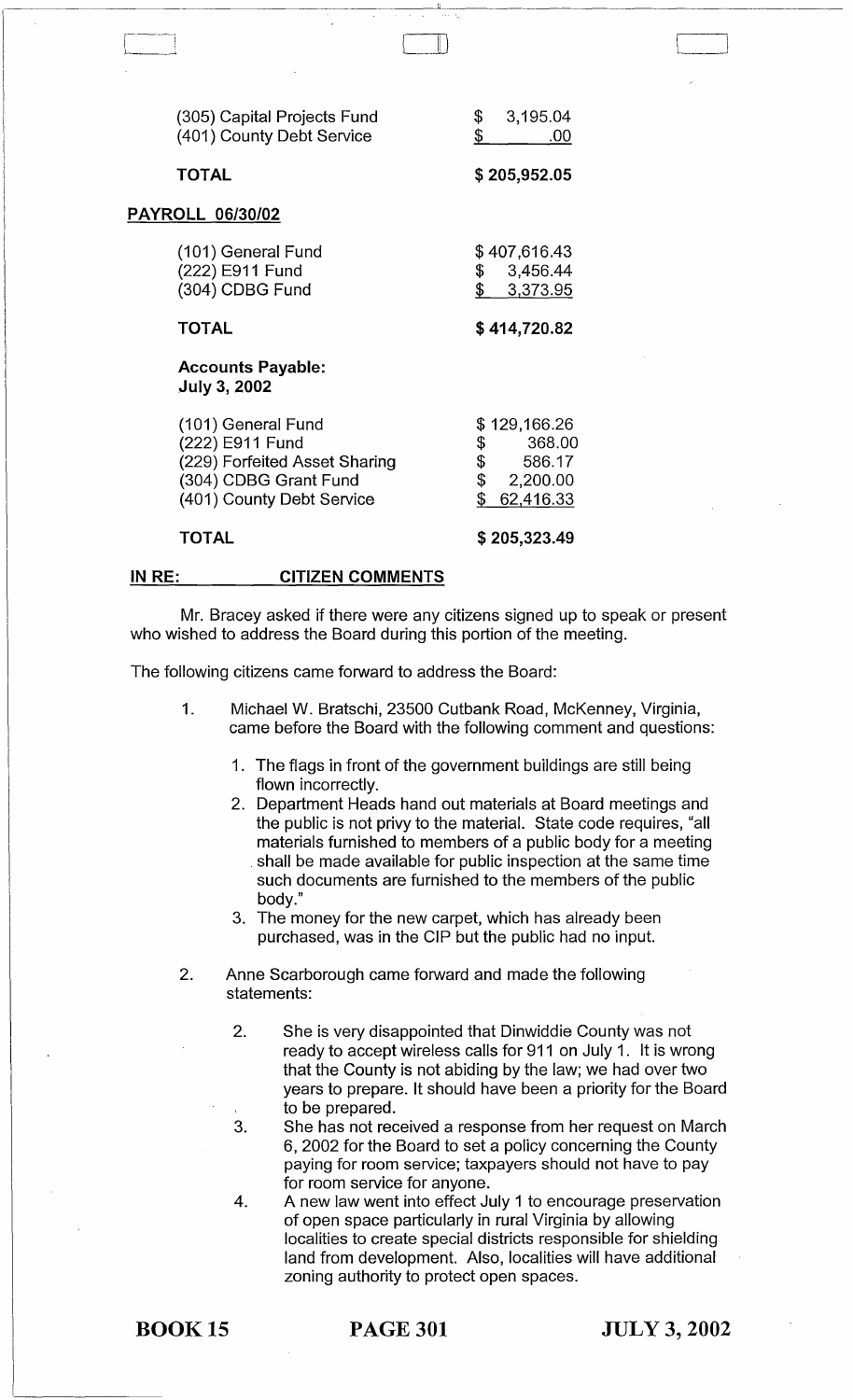- 5. On July 1, a law went into effect to allow the Department of Motor Vehicles to block renewal of vehicle registration for persons who have not paid their local sticker fee or personal property tax. Is the county going to do this?
- 1. Angela Orrell, 16563 Cantrell Road, McKenney, came forward voicing her concern that the Board is not going to sponsor the DARE Program at the Elementary Schools. She commented that a petition is being circulated in the County, which will be presented to the Board within the next two weeks.

#### **IN RE: REQUEST FOR APPROVAL - NATIONAL BIKERS ROUNDUP 25TH ANNIVERSARY - SPECIAL ENTERTAINMENT PERMIT**

The County Administrator commented Mr. William Talley came before the Board a few months ago to let you know what was being planned for the roundup. He has been working with the Departments and Virginia Motorsports Park on the permit. At this time all of the Departments have signed off on the permit. So he is here tonight to give any additional information you might need or answer any questions you might have regarding the event.

Mr. William Talley stated they were on schedule and all of the requirements for the permit have been met. He requested that the Board approve the Special Entertainment Permit, for the event which will take place at the Virginia Motorsports Park on U.S. Route 1 from July 31, 2002 - August 4, 2002. He commented the expected number of attendees could be up to 25,000 over the 5- day period. There will be a food drive to help feed the hungry and the food will be distributed throughout Washington DC and Virginia by the Central Virginia Food Bank. This is a drug free event and no weapons are allowed. Mr. Talley stated he felt this would be profitable for the county and surrounding areas and he knew the event would benefit everyone involved.

After a lengthy discussion regarding the number of security officials needed for the event Mr. Haraway made the motion to approve the request for the permit. The motion was Seconded by Mr. Clay, Mr. Moody, Mr. Clay, Mr. Haraway, Mr. Bowman, Mr. Bracey, voting "Aye", the Special Entertainment Permit request from the National Bikers Association was approved.

## **IN RE: PUBLIC HEARING - CAPITAL IMPROVEMENT PROGRAM**

This being the time and place as advertised in the Dinwiddie Monitor on June 19, 2002 and June 26, 2002, for the Board of Supervisors of Dinwiddie County, Virginia to conduct a Public Hearing to receive public comment on the Capital Improvement Program for FY 2002-2006.

## **PLANNING SUMMARY REPORT**

Mr. David Thompson, Zoning Administrator/Senior Planner, came forward and read the following statement.

The Code of Virginia, Section 15.2-2239, provides for the preparation and adoption of a Capital Improvement Program (CIP) by the governing body after review and public hearing(s) by the Planning Commission. The CIP Advisory Committee presented the proposed Capital Improvement Program at a joint meeting of the Board of Supervisors and the Planning Commission on May 1,  $2002$ . The Planning Commission held a workshop on the CIP on June  $12^{\text{th}}$  at 3:00 p.m. at which time the CIP Committee reviewed the projects with the Commissioners. A public hearing was held by the Planning Commission at 7:30 p.m. at which time a brief discussion of the CIP was conducted. The Chairman requested comments from the public. No one in attendance spoke on this matter.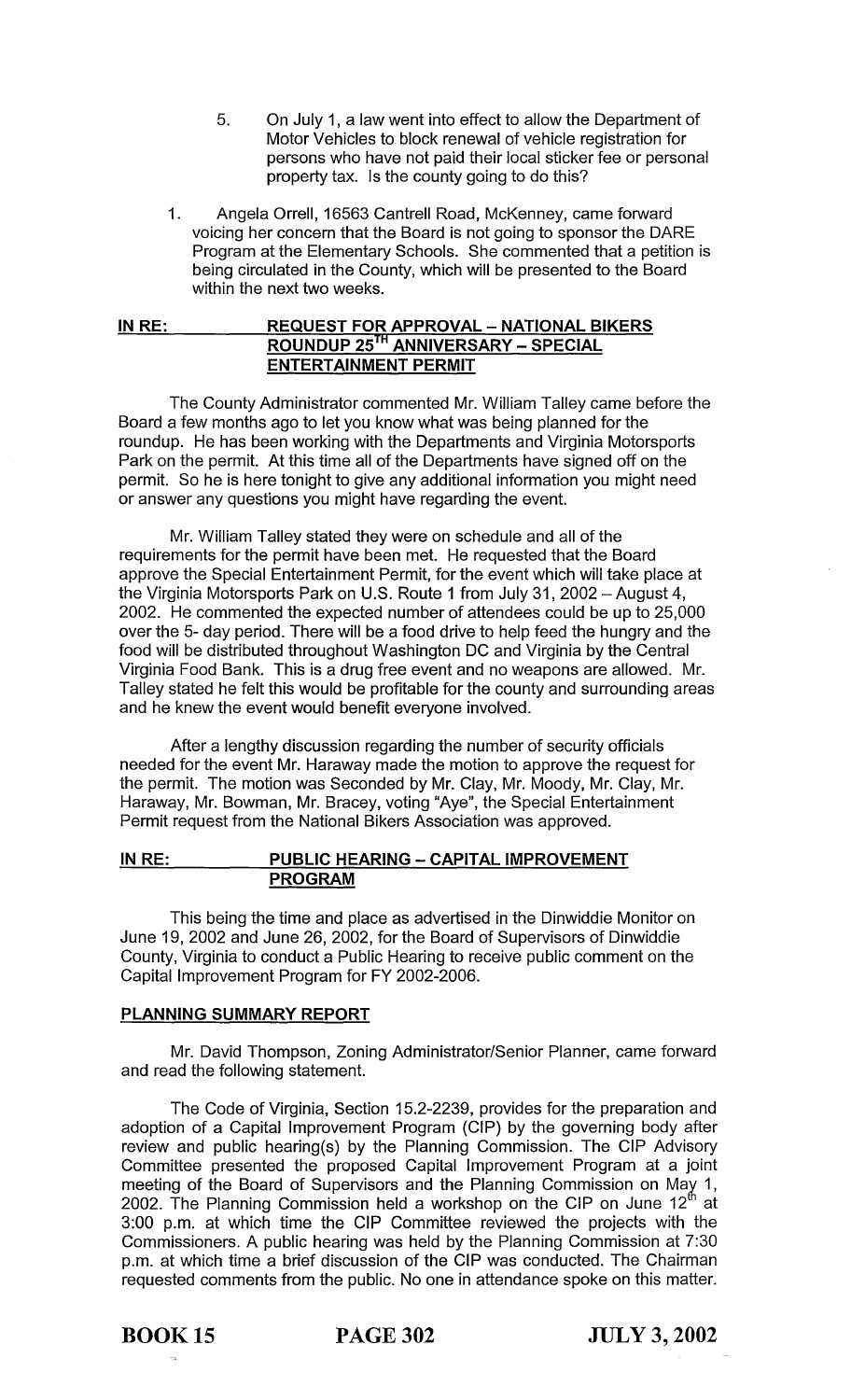CIP 5 YR RECOMMENDATION

| <b>PROJECT LIST</b>                           | FY2001/02 | FY2002/03      | FY2003/04                | FY2004/05          | FY2005/06                    |           |
|-----------------------------------------------|-----------|----------------|--------------------------|--------------------|------------------------------|-----------|
| 1 Communications Center Relocation            | 200,000   | 200,000        | 200,000                  | 200,000            | 200,000                      | 1,000,000 |
| 2 Northside Roof (\$283,500)                  | 20,000    |                |                          |                    |                              | 20,000    |
| 3 Carpet Replacement                          | 38,500    |                |                          |                    |                              | 38,500    |
| 4 Countywide GIS                              | 165,867   | 146,142        | 198,615                  | 183,615            | $\ddot{\phantom{1}}$         | 694,239   |
| 5 Pickup truck for Waste Management           | 25,000    |                |                          |                    |                              | 25,000    |
| 6 Namozine Station Impr.                      | 164,120   |                |                          |                    |                              | 164,120   |
| 7 Replace Responder 2-Ford                    | 140,000   |                | $\blacksquare$           | $\sim$ $\sim$      | $\blacksquare$               | 140,000   |
| 8 Old Hickory Generator                       | 40,000    | $\blacksquare$ |                          |                    | ٠.                           | 40,000    |
| 9 Breathing Apparatus                         | 35,000    | 35,000         | 35,000                   | 35,000             | 35,000                       | 175,000   |
| 10 Structural Firefighting Gear               | 36,000    | 36,000         | 36,000                   | 36,000             | 36,000                       | 180,000   |
| 11 Convenience Center                         | 66,000    | 66,000         |                          | 66,000             |                              | 198,000   |
| 12 Obstruction Removal                        |           | 15,000         |                          |                    |                              | 15,000    |
| 13 Animal Shelter Improvements                |           | 89,060         |                          |                    |                              | 89,060    |
| 14 McKenney FD - Vehicle Extrac. (Grant)      | 16,000    |                |                          |                    |                              | 16,000    |
| 15 New Middle School (River Road)             |           | *720,000       | *2,000,000               | *19,380,000        |                              |           |
| 16 Shelter Pavillion at Eastside              | 24,616    |                |                          | $\blacksquare$     | $\blacksquare$               | 24,616    |
| 17 Playground at Eastside                     |           | 24,125         |                          |                    |                              | 24,125    |
| 18 Rec. 15 Passenger Van                      |           | 20,487         |                          | $\mathbf{m} = 100$ | $\qquad \qquad \blacksquare$ | 20,487    |
| 19 Environmental Assessment                   |           |                | 30,000                   |                    |                              | 30,000    |
| 20 Rechassis Rescue 12(1997/97) Co. Ambulance |           | 66,000         |                          |                    |                              | 66,000    |
| 21 Master Plan Update                         |           |                | 3,000                    |                    |                              | 3,000     |
| 22 Replace Squad 5(1979) Old Hickory          |           |                | 160,000                  |                    |                              | 160,000   |
| 23 Building Addition/Roof - Social Service    |           | 314,330        |                          |                    |                              | 314,330   |
| 24 Ford FD Building Addition                  |           |                |                          | 366,500            |                              | 366,500   |
| 25 Replace Rescue 81(1992/92) DVRS            |           |                |                          |                    |                              |           |
| 26 Replace Responder 3 (1988) McKenney        | 35,000    |                | $\overline{\phantom{a}}$ | $\blacksquare$     | $\blacksquare$               | 35,000    |
| 27 Rehab Rotating Beacon                      |           |                | 10,000                   |                    |                              | 10,000    |
| 28 New Elementary School                      |           | *500,000       | *1,000,000               | *10,026,000        |                              |           |
| 29 T-Hanger Sitework                          |           | *375000        |                          |                    | $\blacksquare$               |           |
| 30 Glideslope & MALSR Runway 5                |           |                | *100,000                 |                    |                              |           |
| 31 Relocation of School Board Office          |           |                | *120,000                 | *160,000           | *1,140,000                   |           |
| 32 Replace Rescue 11(1999/94) Co. Ambulance   |           |                |                          | 66,000             |                              | 66,000    |
| 33 Replace Engine 22(1987) - Ford             |           |                |                          |                    | 255,000                      | 255,000   |
| 34 Replace Engine 32(1985)-McKenney           |           |                |                          |                    |                              |           |
| 35 Replace Rescue 82(1995/95) DVRS            |           |                |                          |                    |                              | 0l        |

 $\ddot{\phantom{1}}$ 

Upon concluding the public hearing, the Planning Commission voted 7-0 to recommend approval of the CIP to the Board of Supervisors.

 $\mathbf{v}_\mathrm{c}$ 

 $\sim$ 

The County Administrator stated the undesignated fund balance of \$1<br>million dollars was the funding basis for these projects. The department heads<br>worked for several months prioritizing the projects and she felt it was a g

plan.

**ROOK 15** 

 $\mathcal{Z}_n^{\mathcal{E}}$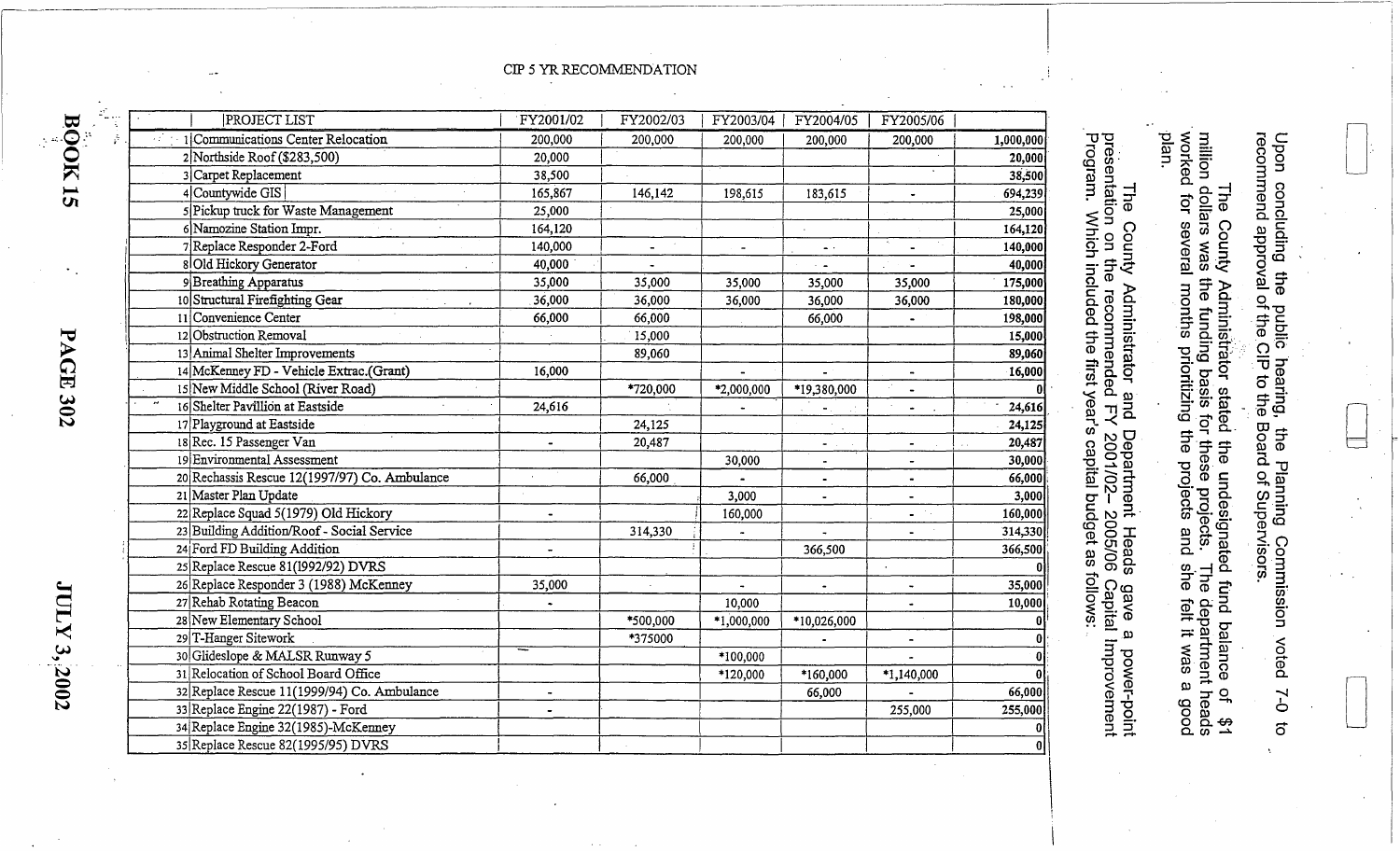£,

Mrs. Anne Scarborough commented in the paper today it stated the State jobless rate is at a 5 year high; the Governor is asking agencies to cut their budgets 7% to 8%. But there has been no mention of our locality cutting

Mr. Bracey opened the public hearing for Citizen comments.

Mr. Bracey stated he felt the CIP is one sided, approximately 60% to 65% of the<br>funds are earmarked for Public Safety.

 $\frac{2\pi}{\pi}$ 

|                                                        | <b>PROJECT LIST</b>                             | FY2001/02                | FY2002/03                | i FY2003/04 | FY2004/05 | FY2005/06  |              |
|--------------------------------------------------------|-------------------------------------------------|--------------------------|--------------------------|-------------|-----------|------------|--------------|
|                                                        | 36 Replace Haz-Mat Trailer-Countywide Use       |                          |                          |             |           |            | O.           |
|                                                        | 37 Replace Brush 1 - Dinwiddie                  |                          |                          |             | 45,000    |            | 45,000       |
|                                                        | 38 Eastside L.I.F.E. Enhancement Center         |                          | $\bullet$                | 328,500     | *600,250  | *600,250   | 328,500      |
|                                                        | 39 T-Hanger Construction                        |                          |                          | *400,000    |           |            | 0            |
|                                                        | 40 Corporate Hanger Sitework                    |                          |                          | *80,000     |           |            | 77<br> 0     |
|                                                        | 41 Replace Tanker 4(1981) Namozine              | $\overline{\phantom{a}}$ | $\overline{\phantom{a}}$ |             |           | 466,000    | 466,000      |
|                                                        | 42 Replace Brush 3(1988) - McKenney             |                          |                          |             |           |            | $\mathbf{0}$ |
|                                                        | 43 Replace Brush 5(1982) Old Hickory            |                          |                          |             |           |            | $\ddotsc 0$  |
|                                                        | 44 Eastside Recreational Complex                |                          |                          |             | *331,800  |            | $\mathbf{0}$ |
|                                                        | 45 Replace Brush 4(1985) - Namozine             |                          |                          |             |           |            | $\mathbf{0}$ |
|                                                        | 46 New Fire Station                             |                          |                          |             |           | *2,310,000 | $\mathbf{0}$ |
|                                                        | 47 Corporate Hanger Construction                |                          | $\ddot{\phantom{1}}$     |             | *200,000  |            | $\mathbf{0}$ |
|                                                        | 48 Design RW 14-32 Overlay                      |                          |                          |             | 1,000     |            | 1,000        |
|                                                        | 49 Construct RW 14-32 Overlay                   | $\bullet$                | $\tilde{\phantom{a}}$    |             |           | 11,000     | 11,000       |
|                                                        |                                                 | $\bullet$                | $\hbox{\small -}$        |             |           |            |              |
|                                                        | TOTAL                                           | 1,006,103                | 1,012,144                | 1,001,115   | 999,115   | 1,003,000  | 5,021,477    |
|                                                        |                                                 |                          |                          |             |           |            |              |
|                                                        | Projects to be funded in additional years       | <b>Harry Corp.</b>       |                          |             |           |            |              |
|                                                        | 11 Convenience Center                           |                          |                          |             |           | **66,000   |              |
|                                                        | 25 Replace Rescue 81(1992/92) DVRS              |                          |                          |             |           | **110,000  |              |
|                                                        | 34 Replace Engine 32(1985)-McKenney             |                          |                          |             |           | **452,000  |              |
|                                                        | 35 Replace Rescue 82(1995/95) DVRS<br>盐         |                          |                          |             |           | **66,000   |              |
|                                                        | Ŧ,<br>36 Replace Haz-Mat Trailer-Countywide use |                          |                          |             |           | **20,000   |              |
|                                                        | 42 Replace Brush 3(1988) - McKenney<br>ī,       |                          |                          |             |           | **45,000   |              |
|                                                        | 43 Replace Brush 5(1982) Old Hickory.           |                          |                          |             |           | **47,250   |              |
|                                                        | 45 Replace Brush 4(1985) - Namozine             |                          |                          |             |           | **47,250   |              |
|                                                        | County Maintenance Facility                     |                          |                          |             |           |            |              |
|                                                        |                                                 |                          |                          |             |           |            |              |
|                                                        | Public Safety Building (Already funded).        |                          |                          |             |           |            |              |
| Replace Engine 33 -(1975)-McKenney (Already funded)    |                                                 |                          |                          |             |           |            |              |
| Route 1/460 Corridor Study(Included in present budget) |                                                 |                          |                          |             |           |            |              |
| School Board Study (Other Funding)                     |                                                 |                          |                          |             |           |            |              |
|                                                        | Namozine Ladder Truck 1990 (Already funded)     |                          |                          |             |           |            |              |

 $\frac{1}{2}$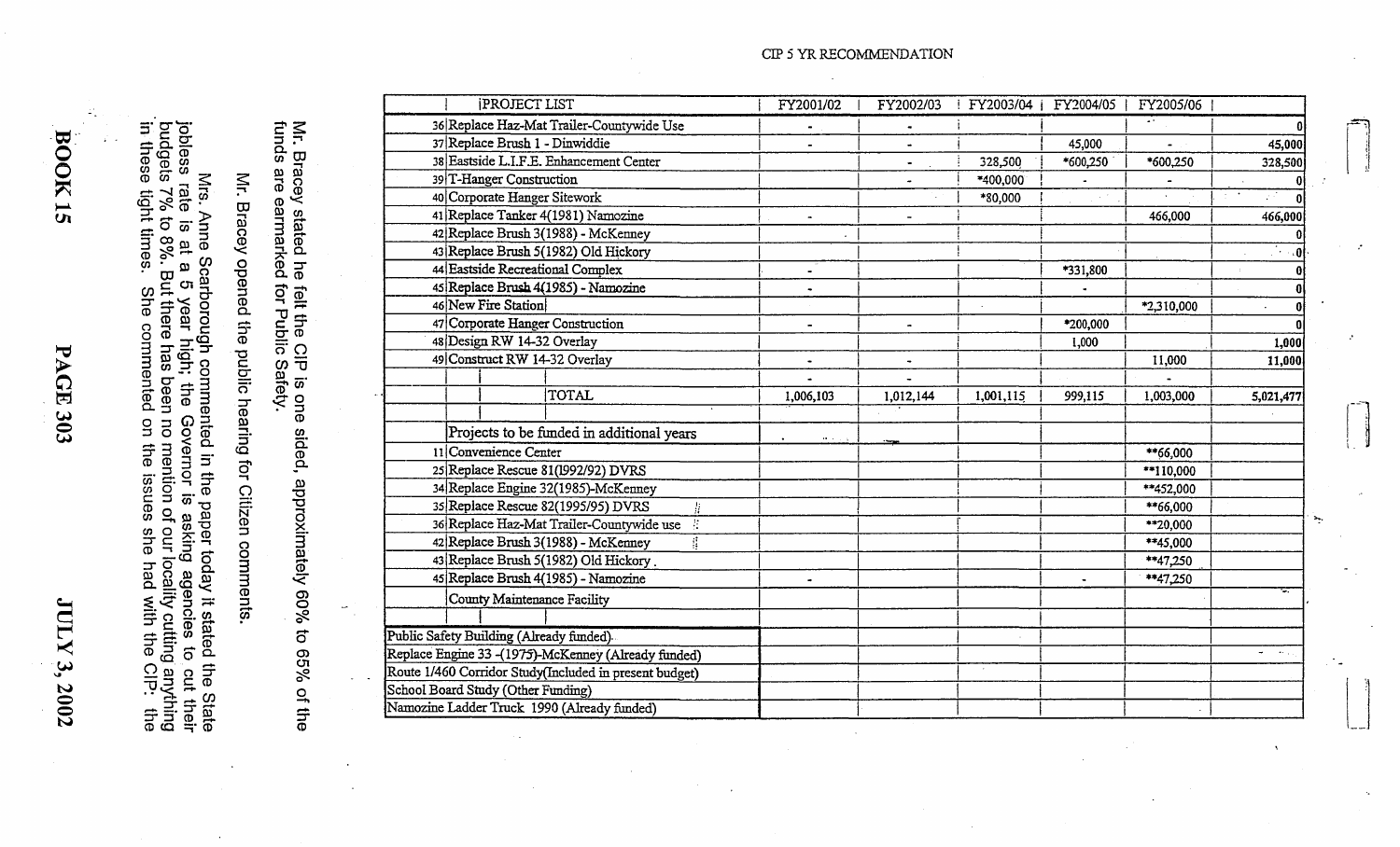costs of the convenience centers, playground equipment and a van for Eastside, obstruction removal at the airport, and new schools.

Mrs. Angela Orrell spoke in support of the CIP stating having a healthy, safe, educated population is our best resource.

Mr. Bracey closed the public hearing.

The County Administrator stated the inclusion of a project does not constitute a commitment or obligation on the part of the Board of Supervisors of the County of Dinwiddie to appropriate any funds for that project. There is no designation or allocation of any Capital Improvement Program funds for any purpose until there has been an appropriation for that project by the Board of Supervisors.

Upon Motion of Mr. Moody, Seconded by Mr. Haraway, Mr. Moody, Mr. Haraway, Mr. Bowman, Mr. Bracey voting "Aye", Mr. Clay, voting "Nay",

BE IT RESOLVED by the Board of Supervisors of Dinwiddie County, Virginia that the Capital Improvement Plan for FY 2001/2002 - 2005/2006 is approved and funds appropriated for the Capital Improvement Budget for FY 2001/2002, as shown above.

#### IN RE: RECESS

 $\Box$ 

Mr. Bracey called for a recess at 9:08 P.M. The meeting reconvened at 9:20 P.M.

#### IN RE: STATEMENT PRIOR TO PUBLIC HEARING

Mr. David Thompson, Zoning Administrator/Senior Planner, came forward to make the following statement prior to the Public Hearings. .

"As previously requested by the Board of Supervisors, Draft copies of the Planning Commission Meeting minutes have been made available to the public prior to this meeting as well as copies on the table at the rear of this meeting room. The purpose of doing so is to expedite the hearing process without compromising the publics' access to pertinent information. It is noted that the Board has been given various information on all of the hearing(s) to include, the application, zoning map, adjacent property owner list, locational map(s), proffers (if applicable), soils data, comprehensive land use maps and references, etc. With this information noted, I will proceed with the case(s)."

#### IN RE: PUBLIC HEARING - A-02-1 - TO AMEND CHAPTER 22 TO DEFINE KENNELS AND ESTABLISH A LIMIT TO THE NUMBER OF DQ\$S PERMITTED IN VARIOUS ZONING **DISTRICTS**

This being the time and place as advertised in the Dinwiddie Monitor on June 19, 2002 and June 26, 2002, for the Board of Supervisors of Dinwiddie County, Virginia to conduct a Public Hearing to receive public comment to amend various sections of Chapter 22, Zoning as follows: by defining Kennel (private/commercial), providing for their use in various zoning districts and by limiting the number of dogs in various zoning districts depending upon lot size.

Mr. Thompson read excerpts from the following Summary Staff Report on  $A-02-1$ :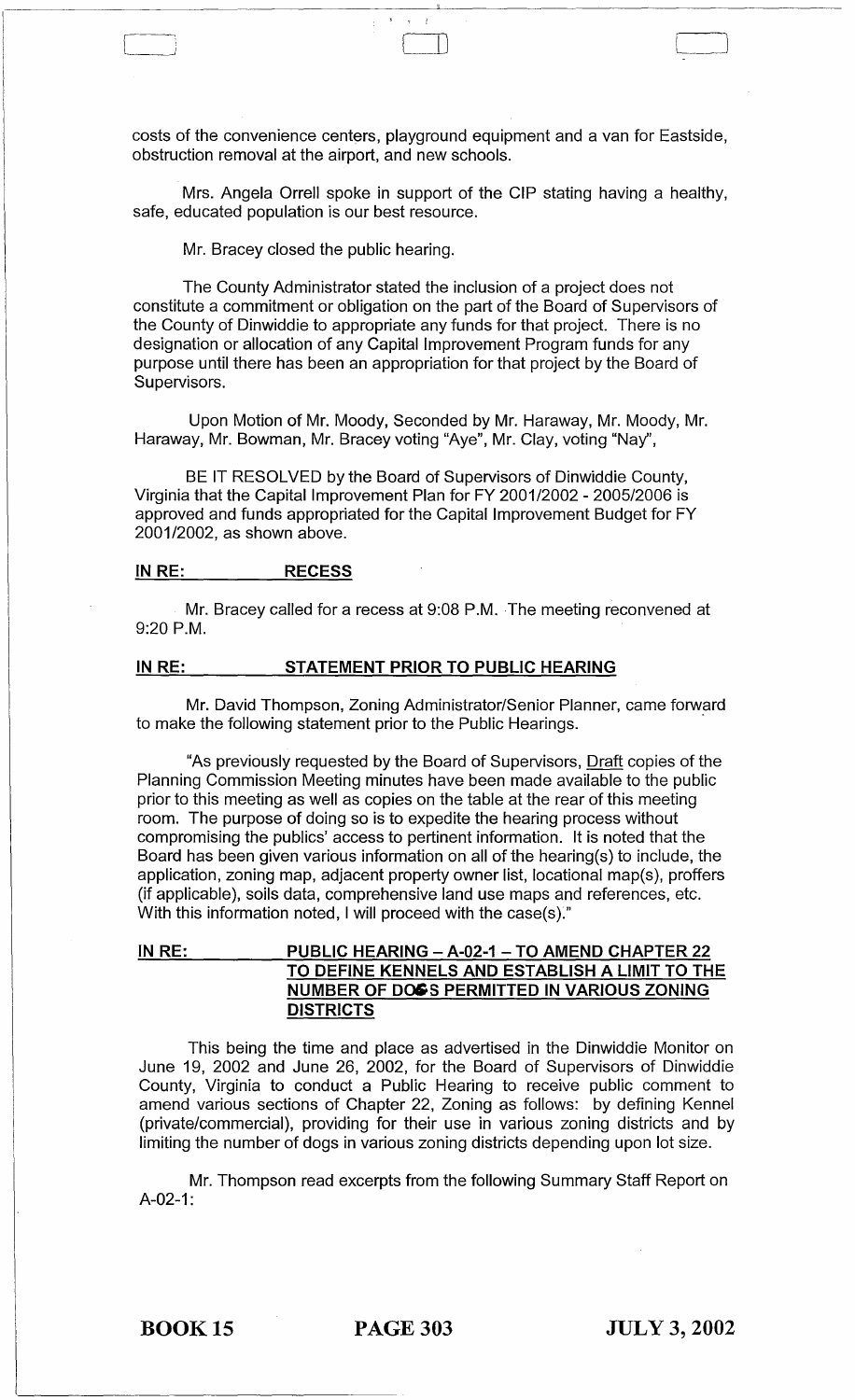# **Planning Summary Report**

| File:             | $A - 02 - 1$                                             |
|-------------------|----------------------------------------------------------|
| <b>Applicant:</b> | <b>Planning Department</b>                               |
| Subject:          | Limitation of number of dogs in various zoning districts |

## **BACKGROUND**

Early last summer the Planning Department was contacted by Mrs. Crumpler on a matter relating to a large number of dogs confined on a residential lot within Mansfield subdivision. Staff was advised that the Sheriff's Department and the Animal Control Department were contacted. They stated that they had no jurisdiction over the matter. As a result of Mrs. Crumpler's inquiry, staff visited the property and took pictures of the dogs. It was our opinion that health and safety issues were valid concerns and the County Administrator was informed of such. Additionally, the County Administrator was advised that there were no Planning ordinances in effect addressing this issue.

A letter dated November 2, 2001 from Mrs. Crumpler was received and is included in your material. Prior to receipt of this letter, a conversation was held on this matter with the Board of Supervisor member representing this area. Shortly thereafter the Board of Supervisors were involved in reviewing this situation. Portions of their meetings discussing this matter as well as those of the Planning Commission are included for your review.

As a result of citizen comments, a committee was appointed to write an ordinance addressing dogs within residential zoning districts and subdivisions. The committee consisted of three (3) Planning C02mmission members and two (2) interested citizens having different viewpoints. The committee met many times in March and April. Their final recommendation was completed in May and it proposed amendments to Chapter 22, Zoning Ordinance, and to Chapter 4, Animals and Fowls.

## **RECOMMENDATION**

The Planning Commission reviewed the Zoning Ordinance amendment at their June 12, 2002 public meeting. The amendment was unanimously recommended for approval to the Board of Supervisors. Since this is a zoning matter, the Virginia Code Section statement must be read as a part of your motion.

Mr. Thompson stated under Sec. 22-1. Definitions - a correction is needed on the last sentence, take out - are kept for (private use) – correct it to read **are kept for (non-commercial purposes).** Our Attorney reviewed the ordinance and this was their recommendation.

Mr. Haraway commented in 1960 and 1970 the requirement for a building lot was 20,000 S.F. Therefore the builders and developers made the lots 100  $\overline{X}$ 200. There are a multitude of subdivisions with lots, especially along River Road, which have exactly 20,000 S. F. Mr. Haraway stated it would be a lot better if the number were increased to 20,001. The lot requirements have since been changed and most of the lots are under 20,000 S.F. Mr. Edward Titmus, **III,** Chairman of the Dog Ordinance Committee, commented he didn't feel anyone would have a problem with changing Sec. 22-6 (a) two  $\{2\}$  dogs  $-$  lot size less than 20,001 square feet (S.F.) and (b) four (4) dogs - lot size between 20,001 S.F. and one (1) acre. He stated he thought that was what the Committee really intended anyway.

Mr. Moody stated that is a substantial change in what was advertised for the public hearing. Will we have to have another public hearing? The County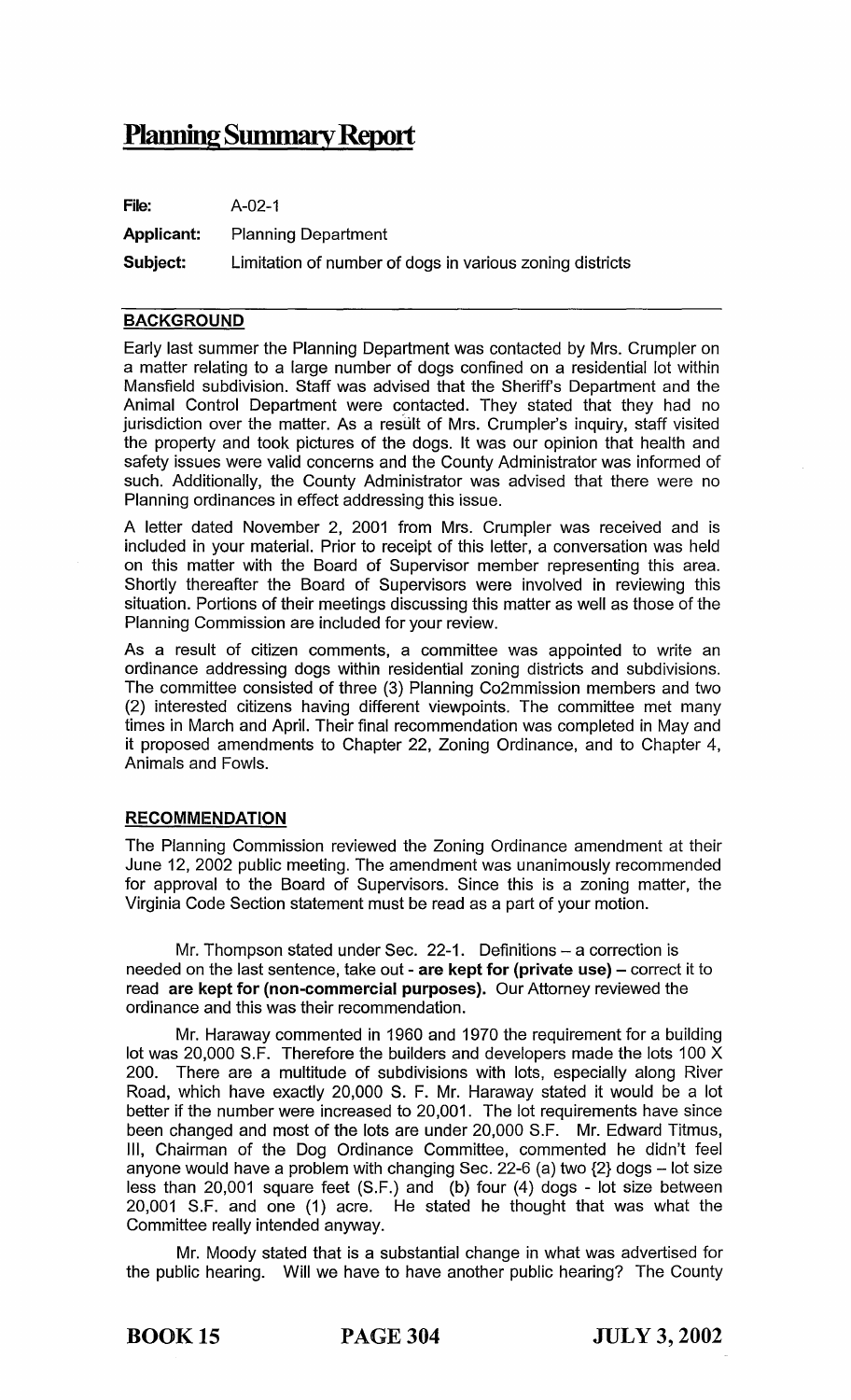Attorney recommended adopting the present ordinance and then advertise for another hearing to make the amendments.

---~---- ------------------'-----~--------------~

 $\Box$ 

Mr. Bracey opened the Public Hearing.

The following citizens spoke in support of the ordinance:

- 1. Joseph Lamontogne, 4500 Wrenn Forest Drive, Petersburg, VA 23803
- 2. Michelle Duggan, 24023 Bancroft Drive, Petersburg, VA 23803

Mr. Bracey closed Public Hearing A-02-1.

AN ORDINANCE TO AMEND THE CODE OF THE COUNTY OF DINWIDDIE, VIRGNIA, AS AMENDED, BY AMENDING SECTION 22-1 ,DEFINITIONS, SECTIONS 22-71, 22-84, 22-96, 22-114 AND 22-185, PERMITTED USES AND ADDING SECTION 22-243, LIMITATION ON NUMBER OF DOGS PERMITTED IN RESIDENTIAL ZONING DISTRICTS, OF CHAPTER 22, ZONING.

BE IT ORDAINED BY THE BOARD OF SUPERVISORS of the County of Dinwiddie, Virginia, that Sections 22-1,22-71,22-84, 22-96, 22-114 and 22-185 of the Code of the County of Dinwiddie, Virginia, as amended, be amended and Section 22-243 be added as follows:

Sec. 22-1. Definitions.

Delete the existing definition of *Kennel* and in its stead insert the following

Kennel, commercial: A facility and/or parcel of land where dogs are kept for boarding, breeding, care, grooming, sale or other purposes for commercial gain.

Kennel, private: A facility and/or parcel of land where more than six (6) dogs, more than four months old, are kept for non-commercial purposes.

Sec. 22-71. Permitted Uses.

Delete use (36) *Kennels, with conditional use permit* and add the following

Kennel, private Kennel, commercial with conditional use permit

Sec. 22-84. Pennitted Uses.

Add the following use

#### Kennel, private with conditional use permit

Sec. 22-96. Pennitted Uses.

Add the following use

#### Kennel, private with conditional use permit

Sec. 22-114. Permitted Uses.

Add the following use

#### Kennel, private with conditional use permit

Sec. 22-185. Pennitted Uses.

BOOK 15 PAGE 304 JULY 3,2002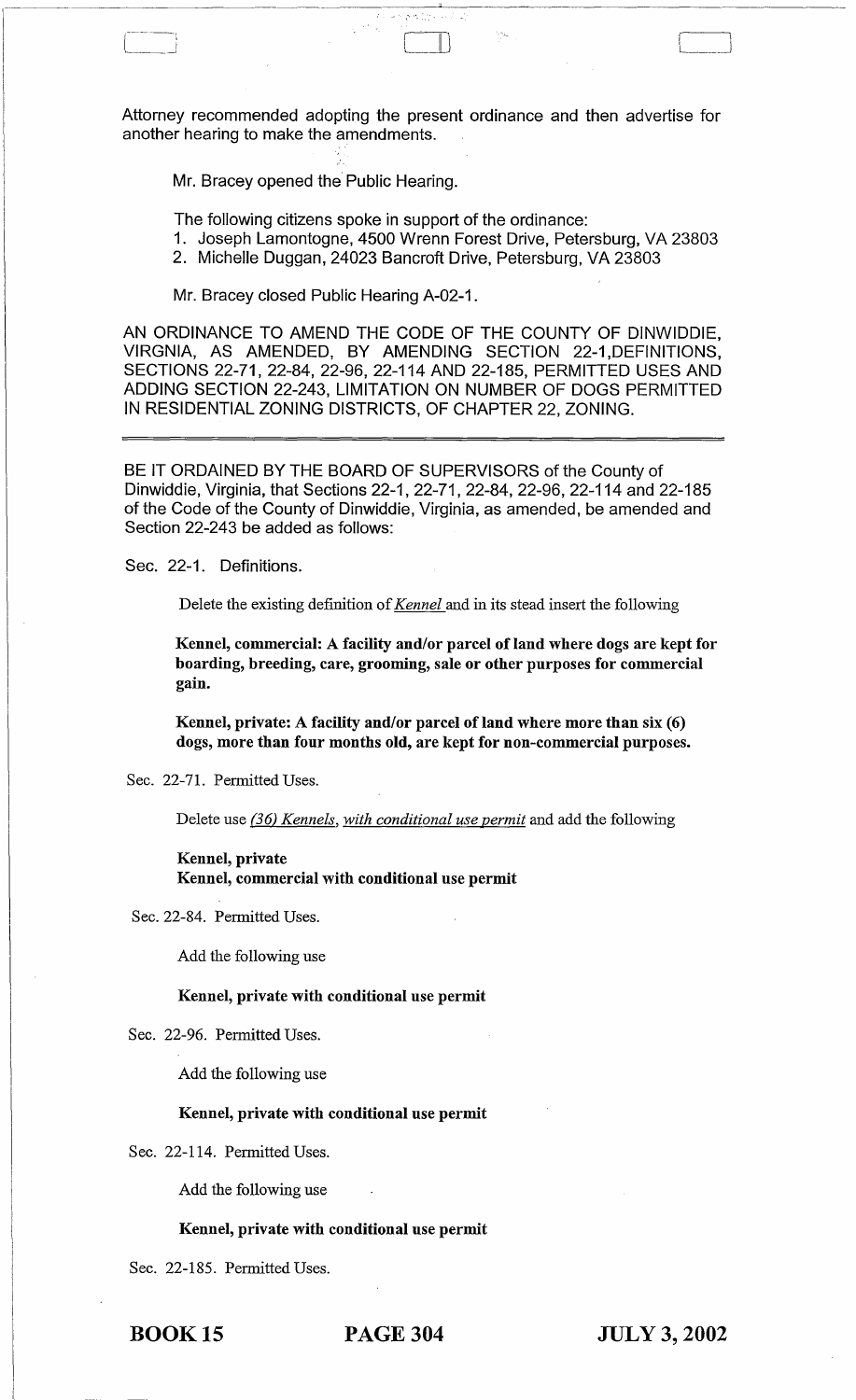Add the following use

#### Kennel, commercial with conditional use permit

Add the following section to Article V, Supplementary District Regulations

Sec. 22- 243. Limitation on number of dogs permitted in residential zoning districts and/or residential subdivisions.

Except as otherwise provided in this ordinance, it shall be unlawful to house, board, breed, handle or otherwise keep or care for dogs in excess of the numbers established herein per lot size in residential zoned districts established by section 22-6, or in any residential subdivision.

- (a) two  $\{2\}$  dogs lot size less than 20,000 square feet (s.f.)
- (b) four  $\{4\}$  dogs lot size between 20,000 s.f. and one  $\{1\}$  acre
- (c) five  ${5}$  dogs lot size between 1.01 acre to 1.5 acres
- (d) six  $\{6\}$  dogs lot size greater than 1.5 acres

Mr. Clay stated, be it resolved, that in order to assure compliance with Virginia Code Section 15.2-2286(A)(7) it is stated that the public purpose for which this Resolution is initiated is to fulfill the requirements of public necessity, convenience, general welfare and good zoning practice, I move that zoning case A-02-1 be approved with the conditions recommended by the Planning Commission.

The motion was seconded by Mr. Haraway, Mr. Moody, Mr. Clay, Mr. Haraway, Mr. Bowman, Mr. Bracey voting "Aye",

BE IT RESOLVED by the Board of Supervisors of Dinwiddie County, Virginia that zoning amendment A-02-1, as stated above, is hereby approved, with the conditions recommended by the Planning Commission.

#### IN RE: PUBLIC HEARING - A-02-6 - TO AMEND VARIOUS SECTIONS OF CHAPTER 4 ENTITLED ANIMALS AND FOWLS

This being the time and place as advertised in the Dinwiddie Monitor on June 19, 2002 and June 26, 2002, for the Board of Supervisors of Dinwiddie County, Virginia to conduct a Public Hearing to receive public comment to amend various sections of Chapter 4 entitled Animals and Fowls.

Mr. Thompson read excerpts from the following Summary Staff Report on A-02-6:

### Planning Summary Report

AN ORDINANCE TO AMEND THE CODE OF THE COUNTY OF DINWIDDIE, VIRGINIA, AS AMENDED, BY AMENDING SECTION 4-1, DEFINITIONS, AND SECTION 4-34, TAX IMPOSED, OF CHAPTER 4, ANIMALS AND FOWL.

BE IT ORDAINED BY THE BOARD OF SUPERVISORS of the County of Dinwiddie, Virginia, that Sections 4-1 and 4-34 of the Code of the County of Dinwiddie, Virginia, be amended as follows: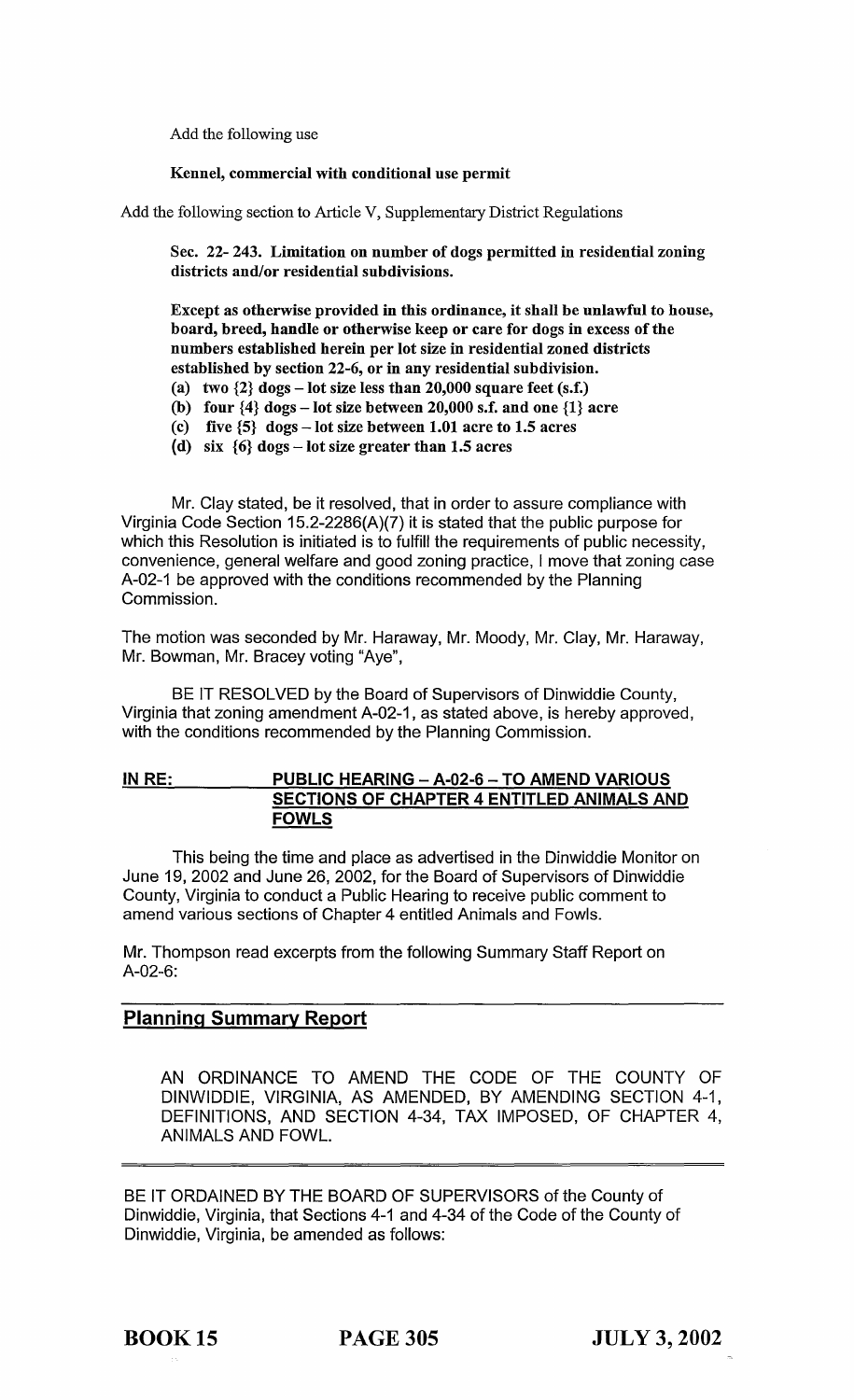Section 4-1. Definitions

-----~~~--~--------------

Delete the definition of kennel from this section.

Section 4-34. Tax imposed

Delete the word kennel from subsections (a)(1), (a)(2), and (a)(3) and in its stead insert multiple dog.

 $\mathbb L$ 

In subsections (a)(1), (a)(2) and (a)(3), increase the annual license tax as follows:

Subsection (a)(1), delete four dollars (\$4.00) and in its stead insert five dollars (\$5.00).

Subsection (a)(2), delete twenty-five dollars (\$25.00) and in its stead insert thirty dollars (\$30.00).

Subsection (a)(3), delete thirty-five dollars (\$35.00) and in its stead insert forty dollars (\$40.00).

Add subsection (a)(4) as follows:

Multiple dog license holders are subject to the restrictions contained in Chapter 22, Zoning Ordinance, relating to use and/or numbers of dogs permitted on lots in various zoning districts and/or residential subdivisions.

A copy of the above statement shall appear on all dog licenses issued within the County of Dinwiddie.

This ordinance shall become effective upon the date of adoption by the Board of Supervisors. In all other respects said zoning ordinance shall remain unchanged and in full force and effect.

Mr. Bracey opened the Public Hearing.

No one spoke for or in opposition to the amendment.

Mr. Bracey closed the Public Hearing.

The County Administrator commented since fees are involved action would have to be taken at the next Board meeting.

#### IN RE: PUBLIC HEARING A-02-7 - ORDINANCE TO ESTABLISH AN INMATE WORKFORCE

This being the time and place as advertised in the Dinwiddie Monitor on June 19, 2002 and June 26, 2002, for the Board of Supervisors of Dinwiddie County, Virginia to conduct a Public Hearing to solicit public comments regarding the proposed establishment of an inmate workforce comprised of certain persons confined in the jail.

The County Administrator commented this is an ordinance to establish an Inmate workforce comprised of every person eighteen years or older who is convicted and confined in the jail for violating a local ordinance or for failing to pay a required fine. In the title for this ordinance it had regional jail however that should be removed because the county does not have a regional jail. This is a result of an earlier request to see if we could start using the inmates to pick up trash in the County at dumpster sites, and along roads. If the inmates pick up trash on the roads, which is State property, the Judges would have to include it as a part of the sentence. It would require a little more work with the Judges but the County would still have to adopt the ordinance. The Sheriff has agreed to supervise the workforce.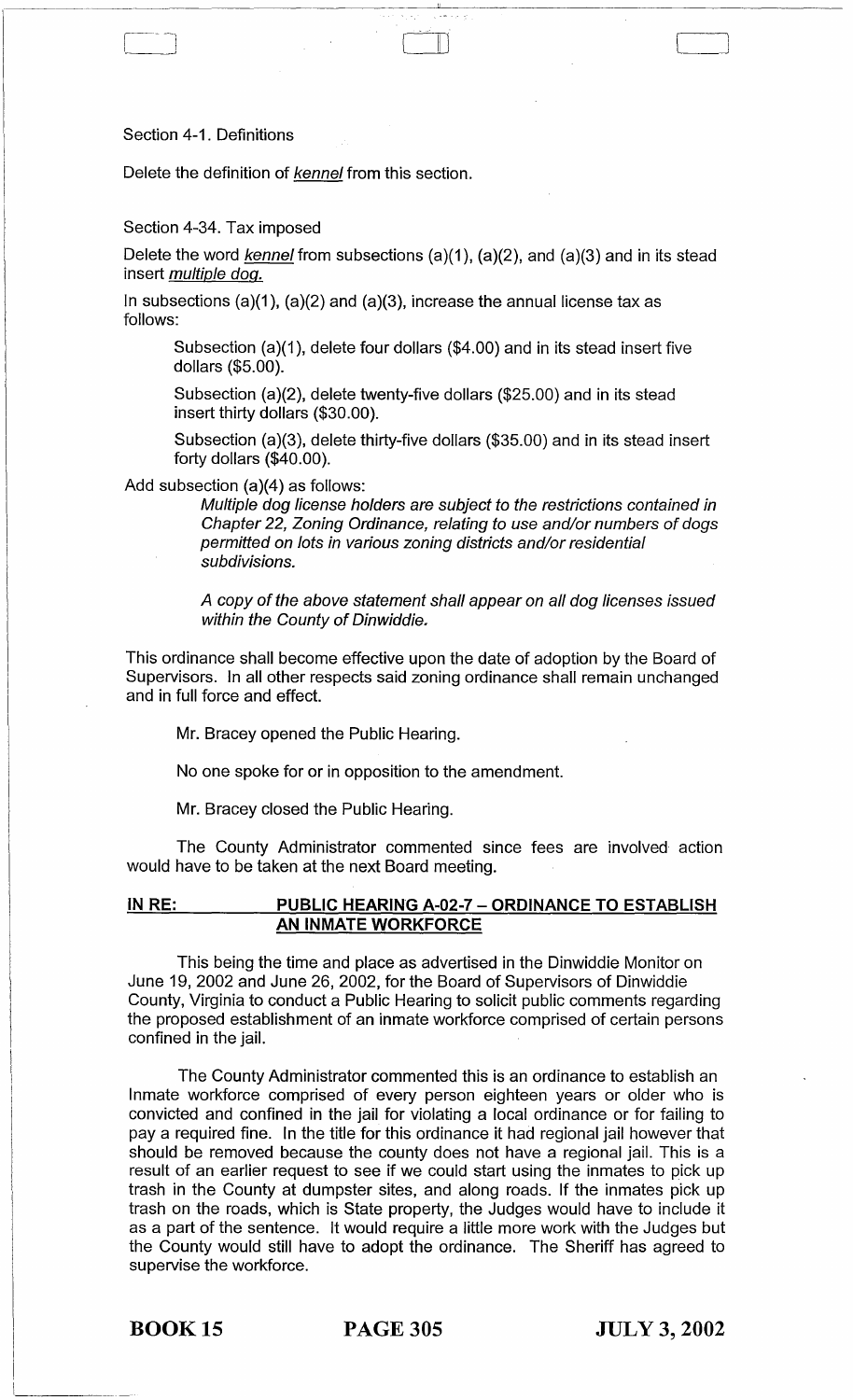Mr. Bracey opened the Public Hearing.

No one spoke for or in opposition to the ordinance.

Mr. Bracey closed the Public Hearing.

Upon Motion of Mr. Moody, Seconded by Mr. Haraway, Mr. Moody, Mr. Clay, Mr. Haraway, Mr. Bowman, Mr. Bracey voting "Aye",

**BE IT ORDAINED,** by the Board of Supervisors that there is hereby established an inmate work force in the County, and that every person who is eighteen years or older who is convicted and confined in the Dinwiddie County Jail for violating any ordinance of Dinwiddie County or for failing to pay a required fine, may be required to work in the work force.

**AND BE IT FURTHER ORDAINED** that the work force is authorized to work on public property or works owned, leased or operated by the County; on a privately operated national park on federal land; or on any property owned by a nonprofit organization which is exempt from taxation under 26 U.S.C. § 501 (c)(3) or (c)(4) and which is organized and operated exclusively for charitable or social welfare purposes whether the same is located within the County or elsewhere.

**AND BE IT FURTHER ORDAINED** that every person eighteen years of age or older who is confined pending disposition of nonviolent criminal offense or an offense under Chapter 5 (§ 20-61 et seq.) of Title 20 of the Code of Virginia (related to failing to pay spousal or child support payments), may work in such work force on a voluntary basis with the approval of and under the supervision of the sheriff.

**AND BE IT FURTHER ORDAINED** that the Sheriff of the County of Dinwiddie shall supervise the work force herein established.

#### **IN RE: APPOINTMENT DONALD L. HARAWAY- CRATER PLANNING DISTRICT COMMITTEE AND METROPOLITIAN PLANNING ORGANIZATION**

Upon Motion of Mr. Moody, Seconded by Mr. Bowman, Mr. Moody, Mr. Clay, Mr. Bowman, Mr. Bracey voting "Aye", Mr. Haraway "Abstaining",

BE IT RESOLVED by the Board of Supervisors of Dinwiddie County, Virginia that Mr. Donald Haraway, is hereby reappointed to the Crater Planning District Committee and Metropolitan Planning Organization, for a one-year term expiring June 30, 2003.

#### **INRE: RECOMMENDATION FOR APPOINTMENT - RONNIE ABERNATHY - BOARD OF ZONING APPEALS**

Upon Motion of Mr. Clay, Seconded by Mr. Haraway, Mr. Moody, Mr. Clay, Mr. Haraway, Mr. Bowman, Mr. Bracey voting "Aye",

BE IT RESOLVED by the Board of Supervisors of Dinwiddie County, Virginia that Mr. Ronnie Abernathy is hereby approved to be recommended to the Circuit Court Judge to be reappointed to serve on the Dinwiddie County Board of Zoning Appeals for a term ending December 31,2006.

#### **IN RE: APPOINTMENT JAMES F. ANDREWS & WILLIAM C. KNOTT-DINWIDDIE COUNTY AIRPORT INDUSTRIAL AUTHORITY**

Upon Motion of Mr. Clay, Seconded by Mr. Haraway, Mr. Moody, Mr. Clay, Mr. Haraway, Mr. Bowman, Mr. Bracey voting "Aye",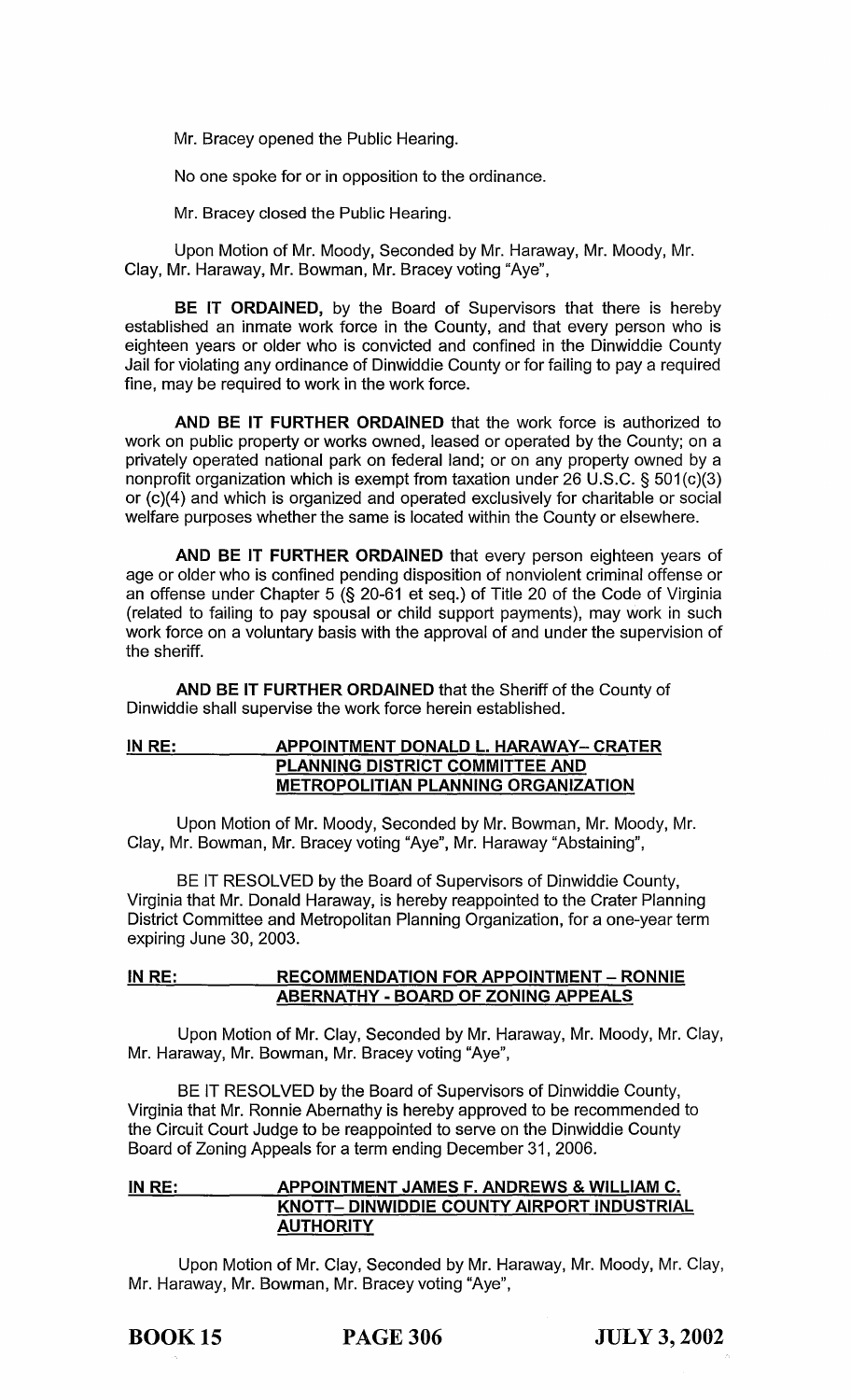BE IT RESOLVED by the Board of Supervisors of Dinwiddie County, Virginia that Mr. James Andrews and Mr. William C. Knott, are hereby reappointed to the Dinwiddie County Airport Industrial Authority, retroactive to January 31,2002, for a three-year term expiring January 31,2005.

 $\sqcup$ 

-~-----~-----

#### IN RE: APPOINTMENT - DANIEL D. LEE - DINWIDDIE COUNTY PLANNING COMMISSION

Upon Motion of Mr. Clay, Seconded by Mr. Haraway, Mr. Moody, Mr. Clay, Mr. Haraway, Mr. Bowman, Mr. Bracey voting "Aye",

BE IT RESOLVED by the Board of Supervisors of Dinwiddie County, Virginia that Mr. Daniel D. Lee, is hereby reappointed to the Dinwiddie County Planning Commission, retroactive to December 31,2001, for a four-year term expiring January 31, 2005.

## IN RE: APPOINTMENT - JOYCE R. WELLS - APPOMATTOX REGIONAL LIBRARY BOARD

Upon Motion of Mr. Clay, Seconded by Mr. Haraway, Mr. Moody, Mr. Clay, Mr. Haraway, Mr. Bowman, Mr. Bracey voting "Aye",

BE IT RESOLVED by the Board of Supervisors of Dinwiddie County, Virginia that Mrs. Joyce R. Wells is appointed to serve on the Appomattox Regional Library Board for a four-year term ending June 30, 2006.

#### IN RE: CRATER CRIMINAL JUSTICE TRAINING ACADEMY - RE-ESTABLISHMENT OF AGREEMENT

The County Administrator stated an agreement is enclosed to re-establish the Academy under the revised Section 15.1-1300 of the Code of Virginia. Basically, it establishes the academy as a separate entity and grants it the power to sue and be sued in its own name rather than involve the individual localities. The County Attorney has reviewed it and action is needed to authorize the Chairman to sign.

Upon Motion of Mr. Moody, Seconded by Mr. Haraway, Mr. Moody, Mr. Clay, Mr. Haraway, Mr. Bowman, Mr. Bracey voting "Aye", the Chairman is authorized to sign the agreement as described above.

#### IN RE: ANIMAL CONTROL OFFICER - REQUEST TO ATTEND CHEMICAL CAPTURE CLASS

Mr. Steve Beville, Animal Control Officer, stated Ms. Mary Ellison needed to register to attend a one-day class for the chemical capture class. The class is for certification to use a tranquilizer gun. It will be held in Amelia, Virginia on July 272002, at a cost not to exceed \$125.00.

Upon Motion of Mr. Haraway, Seconded by Mr. Clay, Mr. Moody, Mr. Clay, Mr. Haraway, Mr. Bowman, Mr. Bracey voting "Aye",

BE IT RESOLVED that the Board of Supervisors of Dinwiddie County, Virginia authorization is granted to issue a check in the amount of \$125.00 for the Animal Control Officer to attend the chemical capture class in Amelia, Virginia on July 27 2002.

#### IN RE: COUNTY ADMINISTRATOR COMMENTS

1. The Board will need to continue the meeting tonight until 12:30 P.M. on July 10,2002 to hear the School Redistricting Plan and at

BOOK 15 PAGE 306 JULY 3,2002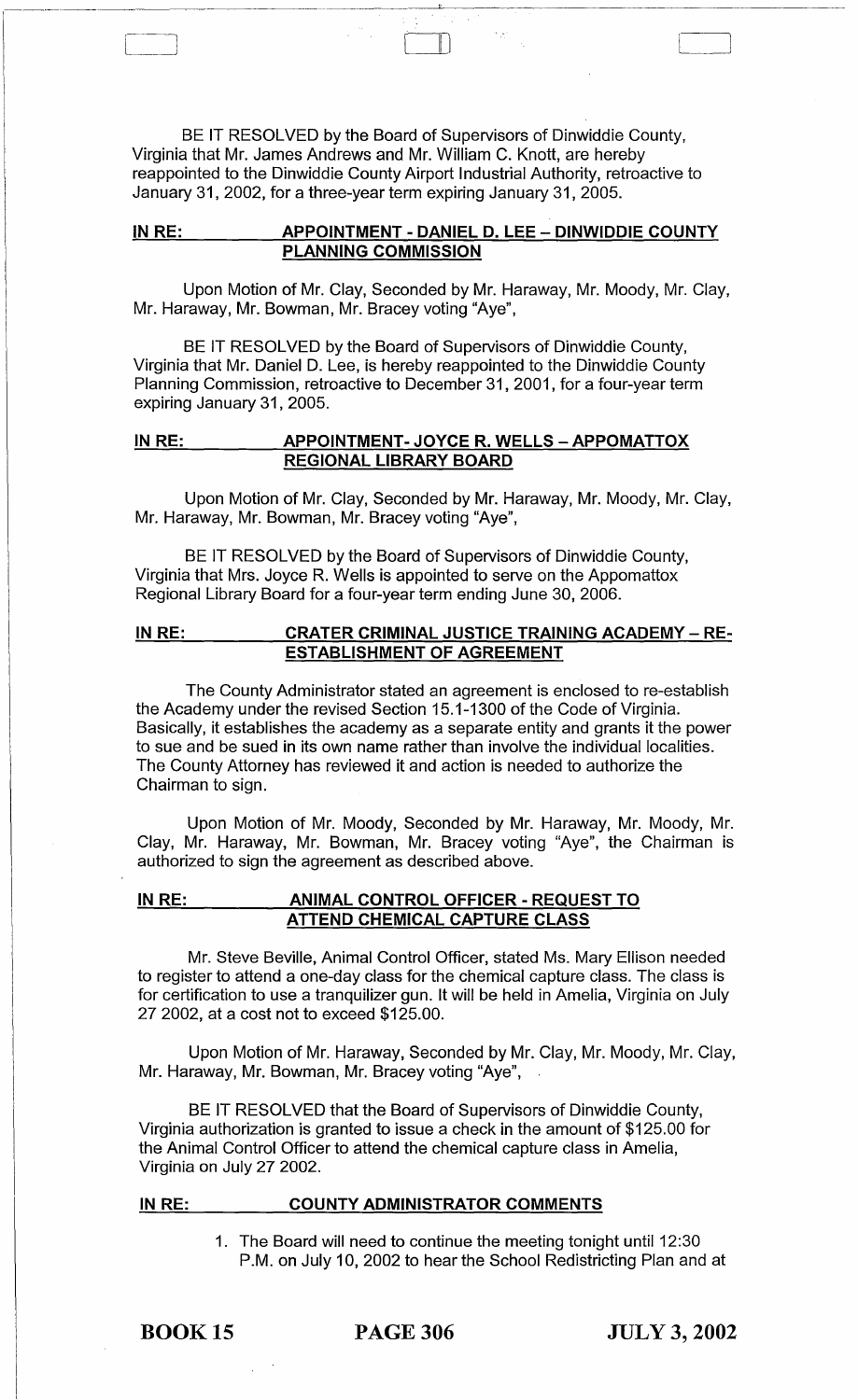2:00 P.M. to go on a tour of the County with the Planning Commission.

2. The date for the workshop on the Comprehensive Land Use Plan, for the additional time and public information session, is August 1, 2002 at 7:00 P.M. The Board has agreed to have one joint session in this building. This date will be published in the newspaper.

#### IN RE: BOARD MEMBER COMMENTS

Mr. Bowman He stated he had two items. He received a call Sunday morning about the Motorsports Park starting engines too early. He requested the Deputy on duty to be given the start times and not allow people to start their engines until the posted times. Mr. Shelly Newton, a volunteer for the Namozine Volunteer Fire Department, suggested the high schools offer classes as an elective for EMS training. This would prepare them to go into the volunteer departments. Mr. Bowman suggested contacting the School Superintendent to see if the classes could be offered in the Fall.

#### IN RE: INFORMATION IN BOARD PACKET OR DISTRIBUTED

- 1. Letter from Adelphia regarding Company filing Chapter 11
- 2. Letter from Adelphia reassuring County of continued commitment of service and the investigation of the Securities and Exchange Commission of the Rigas family
- 3. Report from Davenport & Company regarding Adelphia Corporation's financial condition
- 4. Memorandum to the County Administrator from the Senior Planner/Zoning Administrator regarding code Compliance Violation **Guidelines**
- 5. U.S. Department of Commerce, Bureau of the Census Income Data  $-2000$
- 6. Letter from Adelphia regarding the establishment of trust accounts to pay franchise fees

#### IN RE: CLOSED SESSION

Mr. Moody stated I move to close this meeting in order to discuss matters exempt under section:

#### Personnel Matters - §2.2-3711 A. 1 of the Code of Virginia - Assistant County Administrator

Mr. Bowman seconded the motion. Mr. Moody, Mr. Clay, Mr. Haraway, Mr. Bowman, Mr. Bracey, voting "Aye", the Board moved into the Closed Meeting at 10:16 P.M.

A vote having been made and approved the meeting reconvened into Open Session at 10:39 P.M.

#### IN RE: **CERTIFICATION**

Whereas, this Board convened in a closed meeting under § 2.2-3711 A.1 Personnel - Assistant County Administrator

And whereas, no member has made a statement that there was a departure from the lawful purpose of such closed meeting or the matters identified in the motion were discussed.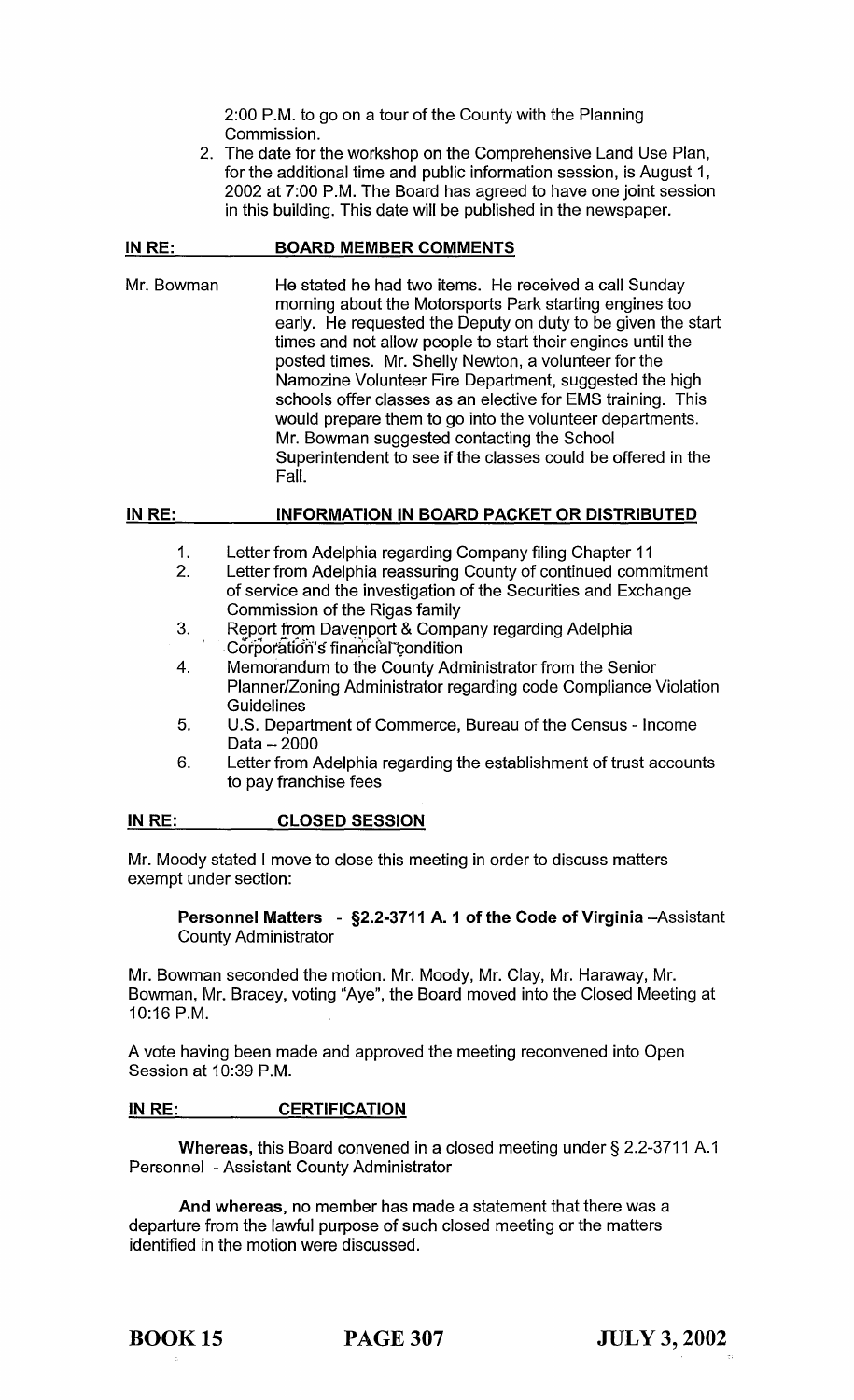Now be it certified, that only those matters as were identified in the motion were heard, discussed or considered in the meeting.

Upon Motion of Mr. Moody, Seconded by Mr. Haraway, Mr. Moody, Mr. Clay, Mr. Haraway, Mr. Bowman, Mr. Bracey, voting "Aye", this Certification Resolution was adopted.

 $\Gamma$ 

#### **IN RE:** ADJOURNMENT

Upon Motion of Mr. Haraway, Seconded by Mr. Clay, Mr. Moody, Mr. Clay, Mr. Haraway, Mr. Bowman, Mr. Bracey voting "Aye", the meeting adjourned at 10:46 P.M. to be continued until July 10, 2002 at 12:30 P.M. to hear the. School Redistricting Plan and at 2:00 P.M. to go on the tour of the County with the Planning Commission.

Upon Motion of Mr. Moody, Seconded by Mr. Clay, Mr. Moody, Mr. Clay, Mr. Haraway, Mr. Bowman, Mr. Bracey, voting "Aye", the Certification Resolution for the continuation meeting was read and approved and the meeting was adjourned at 10:48 P.M.

tÉdward∕ A⁄ -Bracev. Jr.. Chairmán

ATTEST: r: Wendy Glebu Kalph County Administrator '

/abr

': .. "

**BOOK 15 PAGE 307 JULY 3, 2002** 

.\_--\_.